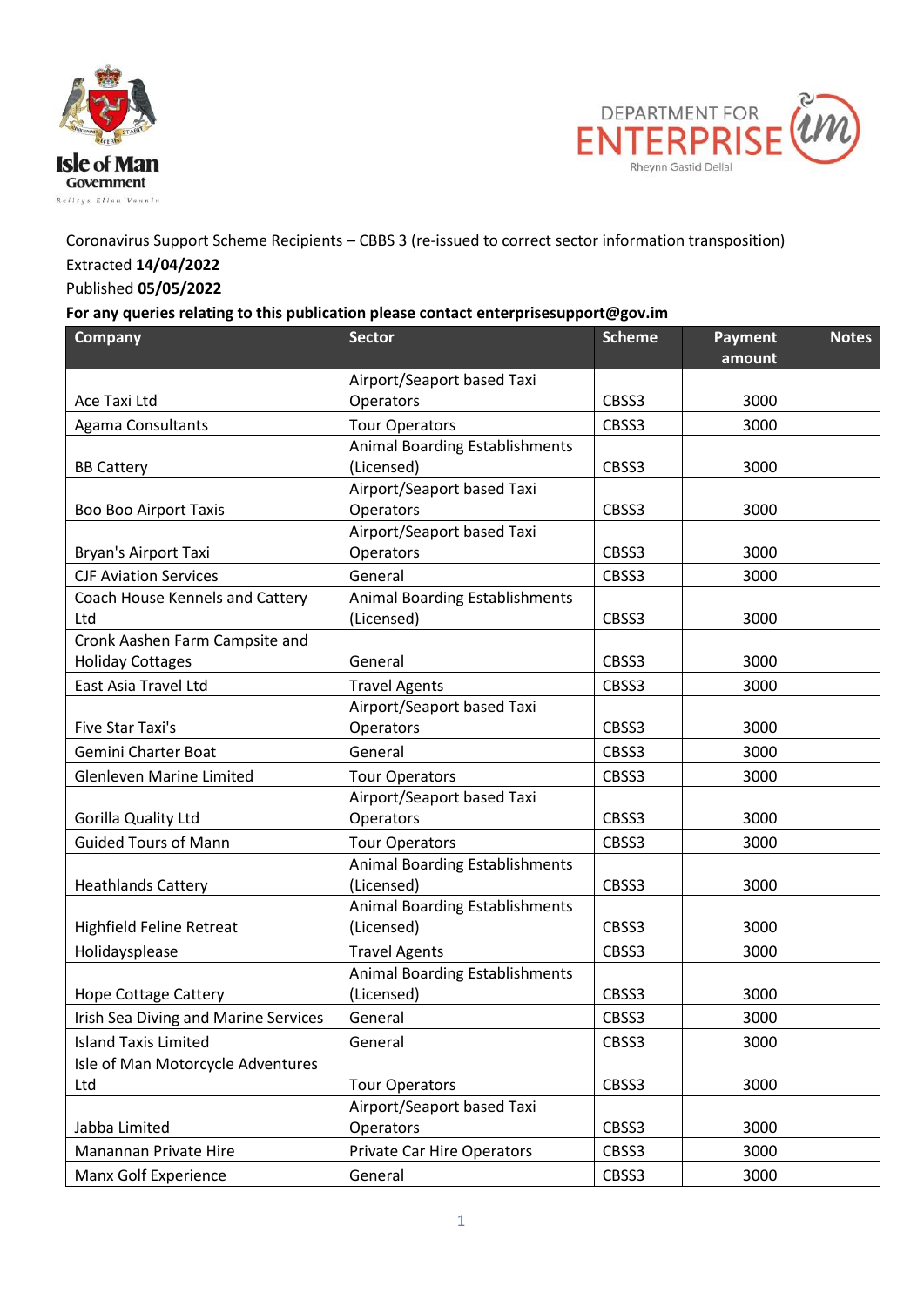|                                  | Airport/Seaport based Taxi            |       |      |
|----------------------------------|---------------------------------------|-------|------|
| <b>MGM Taxis</b>                 | Operators                             | CBSS3 | 3000 |
|                                  | Airport/Seaport based Taxi            |       |      |
| Mike's Taxis                     | Operators                             | CBSS3 | 3000 |
| Multitude                        | General                               | CBSS3 | 3000 |
|                                  | <b>Animal Boarding Establishments</b> |       |      |
| <b>Mutlins Boarding Kennels</b>  | (Licensed)                            | CBSS3 | 3000 |
|                                  | <b>Animal Boarding Establishments</b> |       |      |
| Nick Barham Farrier Ltd          | (Licensed)                            | CBSS3 | 3000 |
| Oris De Masters Snack Shack      | General                               | CBSS3 | 3000 |
|                                  | <b>Animal Boarding Establishments</b> |       |      |
| Port Grenaugh Kennels Limited    | (Licensed)                            | CBSS3 | 3000 |
| <b>Revel Ltd</b>                 | General                               | CBSS3 | 3000 |
| Skunkworks Marketing Ltd t/a IOM |                                       |       |      |
| Sporting & Dining Club           | General                               | CBSS3 | 3000 |
|                                  | Airport/Seaport based Taxi            |       |      |
| Taxi.im                          | Operators                             | CBSS3 | 3000 |
|                                  | Airport/Seaport based Taxi            |       |      |
| <b>TC Taxis</b>                  | Operators                             | CBSS3 | 3000 |
| The Executives Choice            | <b>Private Car Hire Operators</b>     | CBSS3 | 3000 |
| Travelworld (Ramsey) Ltd         | <b>Travel Agents</b>                  | CBSS3 | 3000 |
| West Performance Ltd             | General                               | CBSS3 | 3000 |
|                                  | <b>Tour Operators</b>                 | CBSS3 | 3000 |
|                                  | Airport/Seaport based Taxi            |       |      |
|                                  | Operators                             | CBSS3 | 3000 |
|                                  | Airport/Seaport based Taxi            |       |      |
|                                  | Operators                             | CBSS3 | 3000 |
|                                  | Airport/Seaport based Taxi            |       |      |
|                                  | Operators                             | CBSS3 | 3000 |
|                                  | Airport/Seaport based Taxi            |       |      |
|                                  | Operators                             | CBSS3 | 3000 |
|                                  | <b>Travel Agents</b>                  | CBSS3 | 3000 |
|                                  | Airport/Seaport based Taxi            |       |      |
|                                  | Operators                             | CBSS3 | 3000 |
|                                  | Airport/Seaport based Taxi            |       |      |
|                                  | Operators                             | CBSS3 | 3000 |
|                                  | Airport/Seaport based Taxi            |       |      |
|                                  | Operators                             | CBSS3 | 3000 |
|                                  | Airport/Seaport based Taxi            |       |      |
|                                  | Operators                             | CBSS3 | 3000 |
|                                  | Airport/Seaport based Taxi            |       |      |
|                                  | Operators                             | CBSS3 | 3000 |
|                                  | Airport/Seaport based Taxi            |       |      |
|                                  | Operators                             | CBSS3 | 3000 |
|                                  | Airport/Seaport based Taxi            |       |      |
|                                  | Operators                             | CBSS3 | 3000 |
|                                  | Airport/Seaport based Taxi            |       |      |
|                                  | Operators                             | CBSS3 | 3000 |